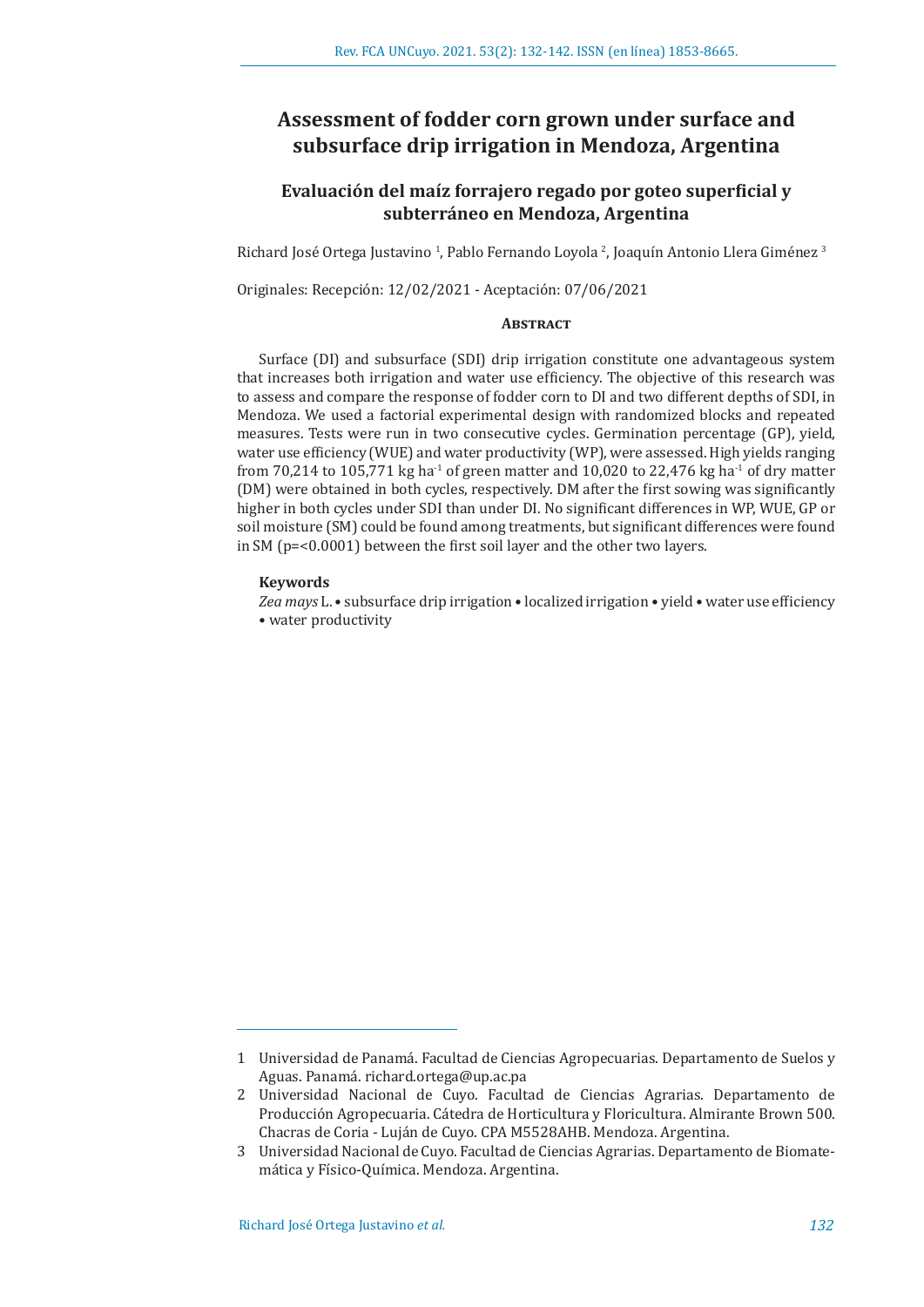## **Resumen**

El riego por goteo -superficial (RG) y subterráneo (RGS)- es uno de los medios para aumentar la eficiencia de riego y del uso de agua. El objetivo de la investigación fue evaluar en Mendoza, la respuesta de maíz forrajero a tratamientos de riego por goteo a dos profundidades respecto del goteo superficial. El diseño experimental fue factorial con parcelas completamente al azar y medidas repetidas en el tiempo. Los ensayos se realizaron en dos ciclos consecutivos. Se evaluó el porcentaje de germinación (PG), el rendimiento, la eficiencia de uso del agua (WUE) y la productividad (WP). Se lograron altos rendimientos: 70,214 a 105,771 kg ha<sup>-1</sup> de materia verde y 10,020 a 22,476 kg ha<sup>-1</sup> de materia seca (MS), respectivamente en ambos ciclos. La producción de MS de la primera siembra resultó significativamente mayor para los dos tratamientos de riego por goteo subterráneo respecto del riego por goteo superficial. No se encontraron diferencias significativas en la WP ni en la WUE. El PG y la humedad del suelo (HS), no presentaron diferencias entre tratamientos y sí hubo diferencias significativas (p=<0,0001) de la HS entre el primer estrato de suelo y los otros dos restantes.

### **Palabras clave**

*Zea mays L. •* riego por goteo enterrado • riego localizado • rendimiento • eficiencia del uso de agua • productividad del agua

## **INTRODUCTION**

Corn cultivation is of great economic importance worldwide. It is valued for human food, fodder, and raw material for different industries. By 2026, production of fodder corn is expected to achieve 695 million tons, representing an increase of 86 million tons (38). Corn production estimates for Argentina, for the 2020-2021 period, predict 50 million tons from a cultivated area of 7 million hectares (7). Production of fodder corn in Mendoza has increased after the expansion of local cattle farming as consequence of the increase of agriculture in Argentina, which has displaced cattle raising to extra-Pampean regions (21). According to the Los Andes newspaper (2017), this production grew by 40% in a cultivated area of about 3,500 ha in Valle de Uco and San Rafael, located in the central and southern oases of Mendoza.

Currently, increasing surface and groundwater use efficiency (WUE), meeting water demand (for agricultural, industrial, and urban uses) while avoiding conflicts among users (15), has become crucial. Additionally, climate change scenarios predict increasing extreme events in a large part of the planet that may lead to reduced water availability (35). Agriculture is a major water consumer; current irrigation efficiency should be improved for water conservation and availability for other purposes (51). In the province of Mendoza, water availability is a limiting factor for agricultural expansion due to large water demands from human consumption (drinkable water), industry, and hydropower generation (31).

According to the FAO (2015), 40,000 hectares of Mendoza's 268,300 irrigated area are under DI (44), and 3,750 hectares are irrigated with center pivot systems (32). In Mendoza, SI mean application efficiency (AE) is 64% without drainage, and 39% with drainage. The AE for DI and center pivot irrigation is 90%, and 80%, respectively (44). In this context, localized irrigation is an essential technology package for competitive production, both in terms of quantity and quality (18). Localized irrigation systems contribute to a substantial increase in efficiency since they allow watering according to crop needs, reducing deep percolation and runoff at the furrow end (45). However, evaporation losses can still be detected.

Subsurface drip irrigation (SDI) reduces evaporation and is highly effective (23), but its maximum efficiency will depend on water meeting crop requirements (13). In Mendoza, SDI could be implemented for corn production, a rotation alternative to extensive and intensive crops. Nevertheless, in arid areas like Mendoza (poorly structured saline and alkaline soils with reduced organic matter), where integrated irrigation is required, SDI could affect seedling emergence and increase soil salinization. In this sense, such areas should be assessed for sustainability.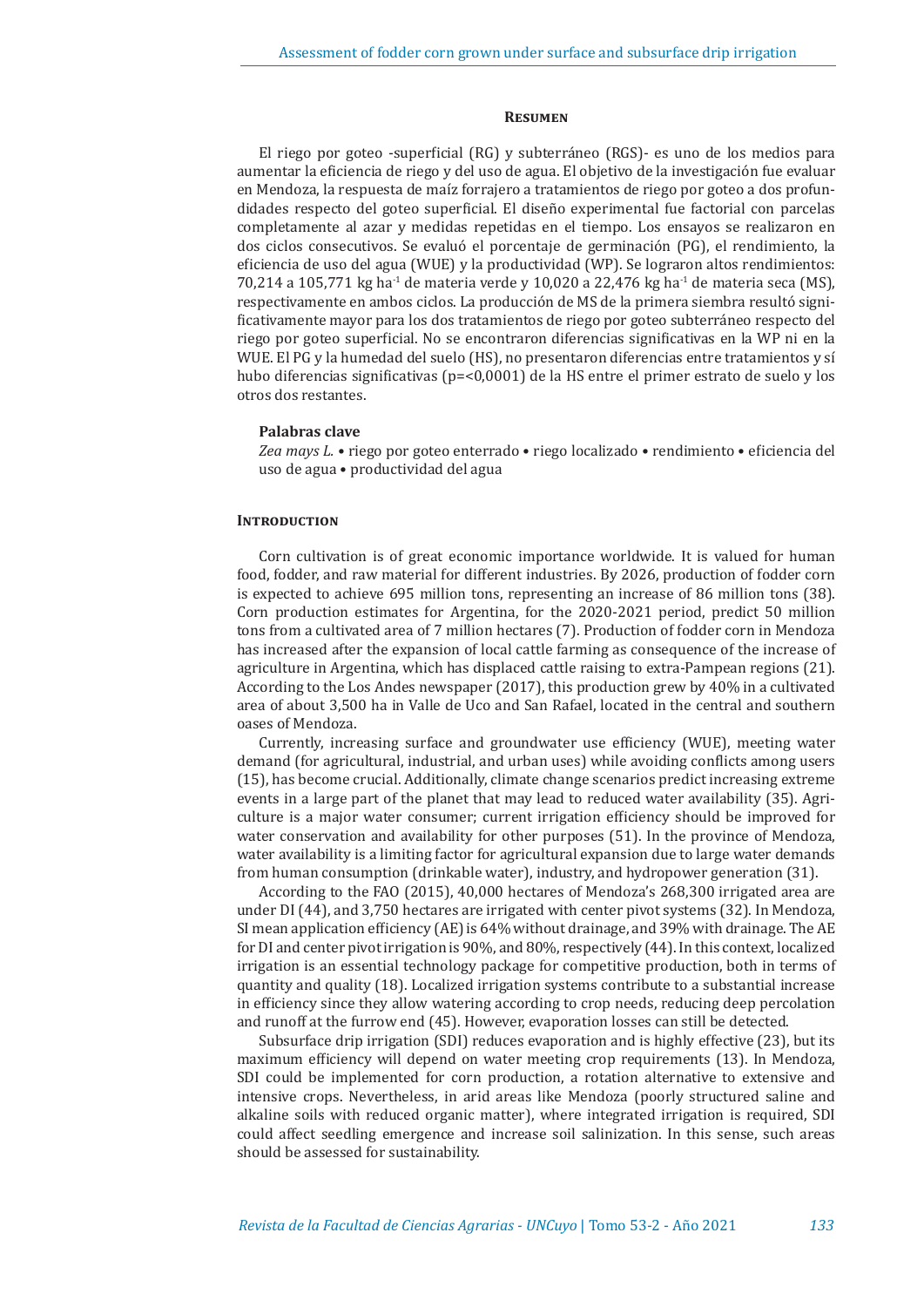#### **Background information**

Previous research on corn using laterals spaced at 1.5, 2.3 and 3.0 m and buried at depths of 0.40-0.45 m, showed that the highest yields were obtained at 1.5 m (23). These authors point out that this system is expensive but explain that using a wider lateral spacing may lower costs. Severina *et al.* (2016) state that laterals represent 70% of a project's initial cost. For corn grown in clay soils, a 1.4 m spacing between laterals produced higher yields than 0.70 or 2.10 m spacing (10). Regarding depth, Lamm and Trooien (2005) tested 0.20, 0.30, 0.41, 0.51 and 0.61 m without finding significant differences in yield. However, they noticed that, when compared to a four-year production, yields were significantly lower with laterals buried at 0.61 m. In brief, depth defines soil moisture distribution and affects optimum seed germination. In arid areas with integrated irrigation, too deep laterals hinder seed germination. Even though corn can reach effective rooting depths of 2.8 m or more during maturity, in regions with stratified soils and low organic matter content, like Mendoza, rooting depths are in-between 1.5 and 2 m (46).

On the other hand, few references on SDI refer to arid areas with integrated irrigation, where seed germination may be jeopardized by the lack of proper moisture. Lamm and Trooien (2005) and Camp (1998) state that if irrigation is required for seed germination or plant growth, SDI may not be the best method. Additionally, Neufeld *et al.* (2004) consider that seed germination with SDI systems is highly site-specific, depending on soil texture, spacing, lateral depth and emitter flow.

#### **Objectives**

• Assess green and dry matter yields, water use efficiencies (WUE) and water productivity (WP) of fodder corn irrigated with DI and SDI.

• Compare field emergence percentages of fodder corn with DI and SDI.

## **Materials and Methods**

A factorial experimental design was applied to a completely randomized plot with replicated measurements. Three treatments were applied: surface drip irrigation (T1), subsurface drip irrigation at 0.20 m (T2), and subsurface drip irrigation at 0.40m (T3), with four replications and two crop cycles. Yields were measured after 30, 45, 60, 75 and 95 days in the first cycle and after 30, 45, 60 and 105 days in the second cycle.

The plots were 3 m wide and 50 m long. Three irrigation laterals were spaced at 1 m, with 6 rows of plants at 0.25 m on both sides of each lateral. The two central rows of plants constituted the minimum plot size and the four remaining rows -2 on each side- the edging**.** Fodder corn (Aca vg 48rr2 variety) was planted at 0.30 m between plants and 0.50 m between rows. Two seeds were placed at each sowing point achieving a sowing density of 133,333 plants per hectare. DI and SDI with 2.1 L  $h<sup>-1</sup>$  emitters placed 0.50 m apart, administered 4.2 mm.h<sup>-1</sup>. Weed control was carried out by one glyphosate application. Fertigation was performed through 3 applications of 50 kg of nitrogen and 45 kg of phosphorous per hectare 15, 30 and 45 days after sowing.

Irrigation distribution uniformity (DU) (11) was measured in the four DI replications with the middle lateral of each plot in four positions: head, 1/3, 2/3 and end. Also, salinity expressed as apparent electrical conductivity (ECa), possible electrical conductivity, probable salts, pH, chlorides, carbonates, bicarbonates, sulfates, calcium and magnesium  $(Ca^{2}+Mg^{2})$ , sodium (Na+ ) and Sodium Adsorption Ratio (SAR) were determined for the irrigation water. All analyses were run using official and standard methods (3). Reference crop evapotranspiration (ETo) was calculated according to Penman-Monteith (1) and the CROPWAT-FAO 8.0 model (48). ETo was affected by a reduction coefficient due to a decrease in solar radiation caused by the anti-hail netting that covered the field. Daily soil moisture balance included: reference crop evapotranspiration (ETo), crop coefficient (kc), effective rainfall (Ppe), crop evapotranspiration (ETc), root depth (D) and allowable depletion level (AD) (17).

A daily irrigation schedule was controlled by gravimetric soil moisture determination and properly installed sensors. Irrigation timing was determined after soil water status and drip lines water application intensity, affected by the uniformity coefficient. Water application intensity was calculated as a quotient between emitter average flow and the irrigated area by each emitter.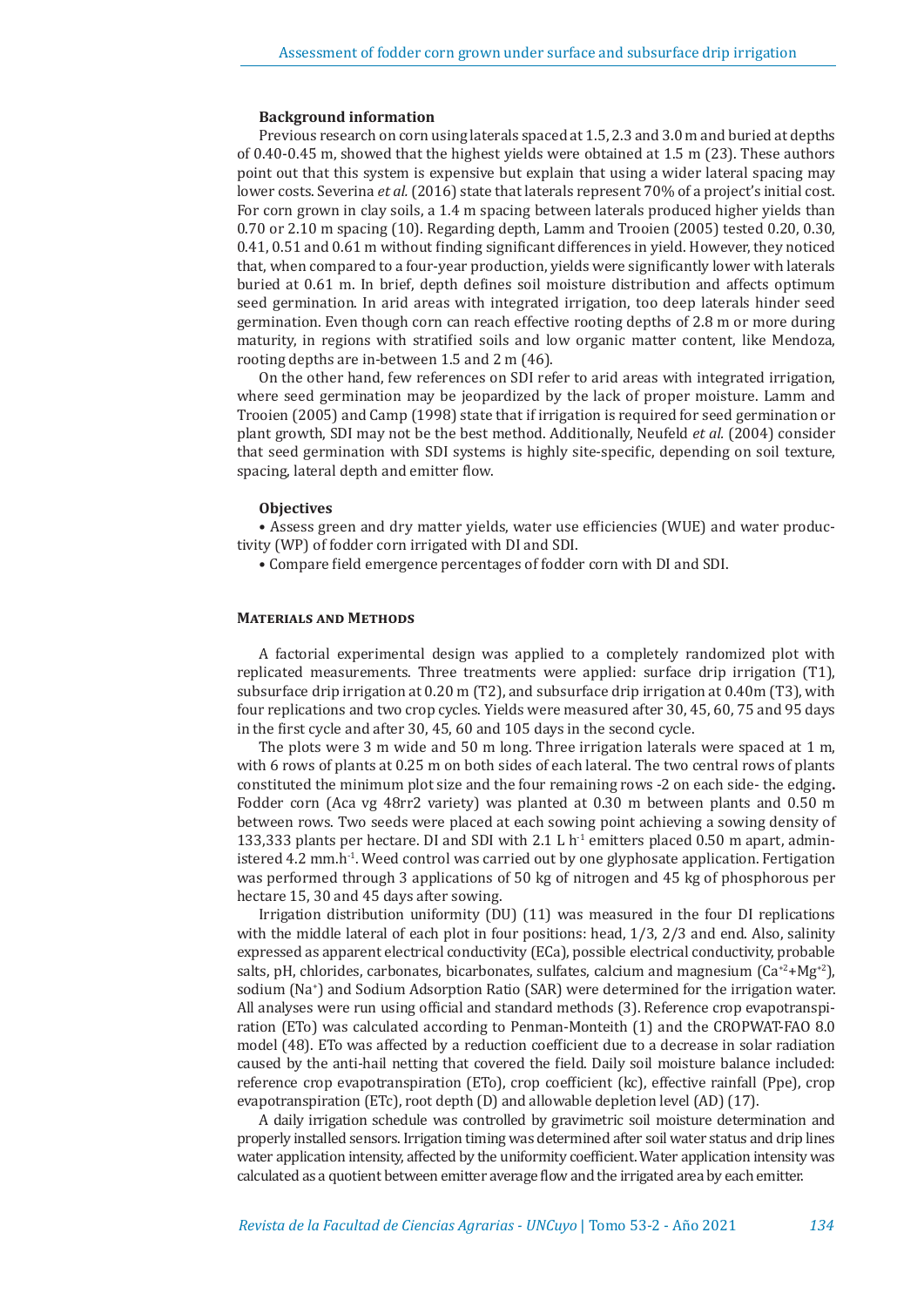Before sowing, a 1 m deep test pit was dug in the middle of the plot and apparent soil density was determined using the core method (6) at three depths: 0-0.20, 0.20-0.40 and 0.40-0.60 m. For organic matter, fertility and soil salinity assessment, random sub-samples were collected from different points throughout the plot.

Soil samples were obtained from six points and three different depths: 0-0.30; 0.30-0.60 and 0.60-0.90 m. Texture was determined with the sedimentation volume method (37). A densitometry study determined sand, lime and clay percentages (9). Before sowing and after the last harvest, infiltration tests were run at three points in the plot (head, middle and end) using the double-ring infiltrometer method (19).

Soil moisture was determined by two methods: a) *Decagon* 10HS sensors in six points (2 per treatment and at 3 depths: 0.30, 0.60 and 0.90 m) recorded soil moisture hourly during the two crop cycles; b) soil moisture was randomly and weekly monitored at the three above-mentioned depths (0.25 m from the irrigation lateral at the center of each replication) by the gravimetric method with a soil auger and a weighing bottle. Soil moisture sensors provided accurate and continuous records at the already stated depths. On the other hand, weekly gravimetric measurements were conducted by randomly sampling the whole profile between 0-0.30, 0.30-0.60 and 0.60-0.90 m. WUE and WP for green and dry matter were determined at the end of each cycle using the following equations (32, 49):

**WUE** = 
$$
\frac{Y}{(I)+(Ppe)} \pm
$$
 moisture difference

Where: WUE = water use efficiency ( $kg \text{ m}$ <sup>-3</sup>),  $Y = Yield (kg)$ ,  $I = Irrigation (m<sup>3</sup>)$ , Ppe = Effective precipitation  $(m^3)$ .

$$
WP = \frac{Y}{FTc}
$$
 (2)

Where: WP= Water productivity (kg m<sup>-3</sup>), Y= Yield (kg),  $ETc = Crop$  evapotranspiration  $(m<sup>3</sup>)$ .

Results were analyzed with InfoStat 2017 statistical software (14). For yield and moisture data, "General and Mixed Linear Models", with first-order autoregressive structure, were used among the errors of the same plot since the periods were not equidistant. Corrected means were compared by LSD Fisher test ( $p \le 0.05$ ). For efficiency, productivity, and germination, ANOVA was conducted, and means were analyzed by Duncan's multiple comparison test ( $p \le 0.05$ ).

#### **Results and Discussion**

Table 1 (page 136) shows the main chemical parameters of the irrigation water. According to Riverside classification, modified by Thorne and Peterson (4, 50), water is classified as C-3 (medium salinity), *i.e.*, moderately saline, and suitable for irrigating all crops. In terms of Na+ concentrations, classified as S1. Its high pH may lead to precipitates that might cause emitter clogging.

Sediment volume estimation revealed silty loam and silty clay. Soil densitometry confirmed silty clay texture. The soil was classified as non-saline, non-sodic and moderately alkaline. Table 2 (page 136) shows the main soil parameters. Stony subsoil was found below a depth of 0.60 m with 23% of stones. This was considered when calculating available water depth. Contents of N<sup>+</sup> and P<sup>+</sup> were within the acceptable range. K<sup>+</sup> resulted high according to the Departamento de Edafología de la Facultad de Ciencias Agrarias de la UNCuyo.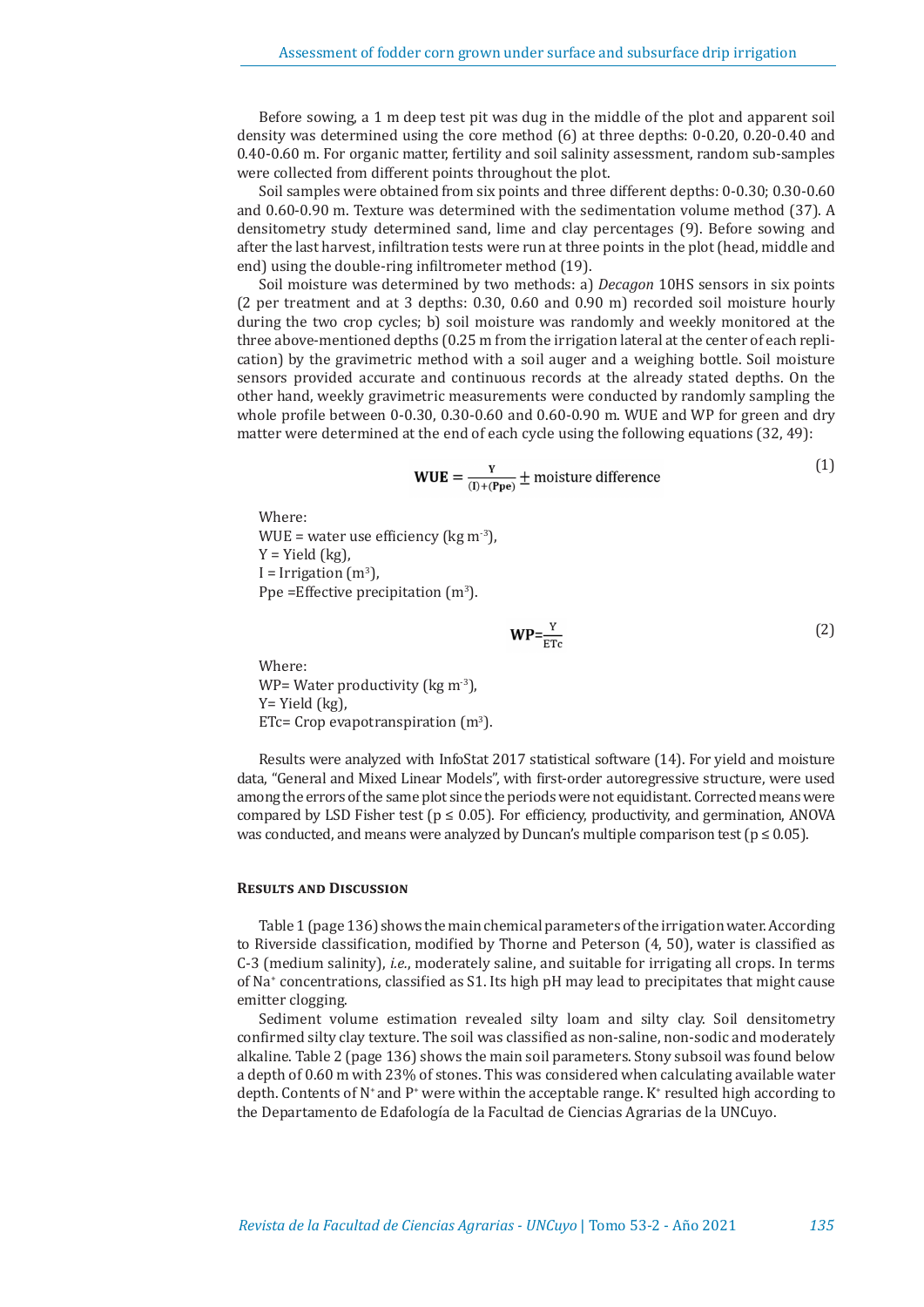| Table 1. Chemical parameters of irrigation water. |
|---------------------------------------------------|
| Tabla 1. Parámetros químicos del agua de riego.   |

| <b>Parameter</b>                                                                 | Value    |
|----------------------------------------------------------------------------------|----------|
| Salinity expressed as apparent electrical conductivity CEA [dS m <sup>-1</sup> ] | 0.78     |
| Salinity expressed as probable electrical conductivity CEP $[dS \, m^{-1}]$      | 0.97     |
| Probable salts [me $L^1$ ]                                                       | 8.0      |
| pH                                                                               | 8.1      |
| Chlorides $(Cl^{-1})$ [me $L^{-1}$ ]                                             | 1.6      |
| Carbonates $(CO22)$ [me L <sup>-1</sup> ]                                        | $\Omega$ |
| Bicarbonates (HCO <sub>2</sub> <sup>-1</sup> ) [me $L$ <sup>-1</sup> ]           | 2.1      |
| Sulfates $(SO4-2)$ [me L <sup>-1</sup> ]                                         | 5.3      |
| Calcium $(Ca^{2})$ [me L <sup>-1</sup> ]                                         | 5        |
| Magnesium $(Mg^{2})$ [me L <sup>-1</sup> ]                                       | 2.4      |
| Sodium (Na <sup>+</sup> ) [me $L-1$ ]                                            | 1.7      |
| <b>SAR</b>                                                                       | 0.9      |
| <b>Adjusted SAR</b>                                                              | 1        |

## **Table 2.** Main soil parameters. **Tabla 2.** Principales parámetros del suelo.

| Field capacity from soil moisture characteristic curve $(g\% g drv \text{ soil})$ | $29.3 - 33.7$ |
|-----------------------------------------------------------------------------------|---------------|
| Permanent wilting point from soil moisture characteristic curve (g% g dry soil)   | $11.2 - 15.2$ |
| Total nitrogen (N) (ppm)                                                          | 952           |
| Phosphorous (P)(ppm)                                                              | 6.1           |
| Exchangeable potassium $(K^+)$ (ppm)                                              | 340           |
| Organic matter (%)                                                                | 15            |
| Electrical conductivity $(dS.m^{-1})$                                             | 1.3           |
| Calcium + Magnesium $(Ca2 + Mg+2)$ (me L <sup>-1</sup> )                          | 11.6          |
| Sodium (Na <sup>+</sup> ) (me $L^{-1}$ )                                          | 1.8           |
| Chloride $(Cl1)$ (me $L-1$ )                                                      | 3.5           |
| <b>SAR</b>                                                                        | 0.8           |
| Basic infiltration (mm $h^{-1}$ )                                                 | $13(+11)$     |
| Infiltration at 100 minutes $(I_{100}$ min)                                       | 66(f±59)      |

Emitter average flow rate ranged between 2.12-2.2 L  $h<sup>-1</sup>$  and distribution uniformity varied from 92% to 95%. Table 3 shows crop main water balance parameters.

**Table 3.** Main data on both sowings.

**Tabla 3.** Principales datos de las dos siembras realizadas.

| Sowing and harvest dates          | First (sowing)<br>$(10/21/17$ to $2/2/18)$ | Second (sowing)<br>$(2/13/18$ to $5/23/18$ |
|-----------------------------------|--------------------------------------------|--------------------------------------------|
| $ETo$ (mm)                        | 486                                        | 304                                        |
| Adjusted ETo (mm)                 | 464                                        | 290                                        |
| $ETc$ (mm)                        | 417                                        | 251                                        |
| Total irrigation water depth (mm) | 289.5                                      | 197.4                                      |
| Total rainfall (mm)               | 165.6                                      | 16.7                                       |
| Effective rainfall (mm)           | 101                                        | 7                                          |
| Water used (mm)                   | 417                                        | 251                                        |
| Soil moisture variation (mm)      | 26.5                                       | 46.6                                       |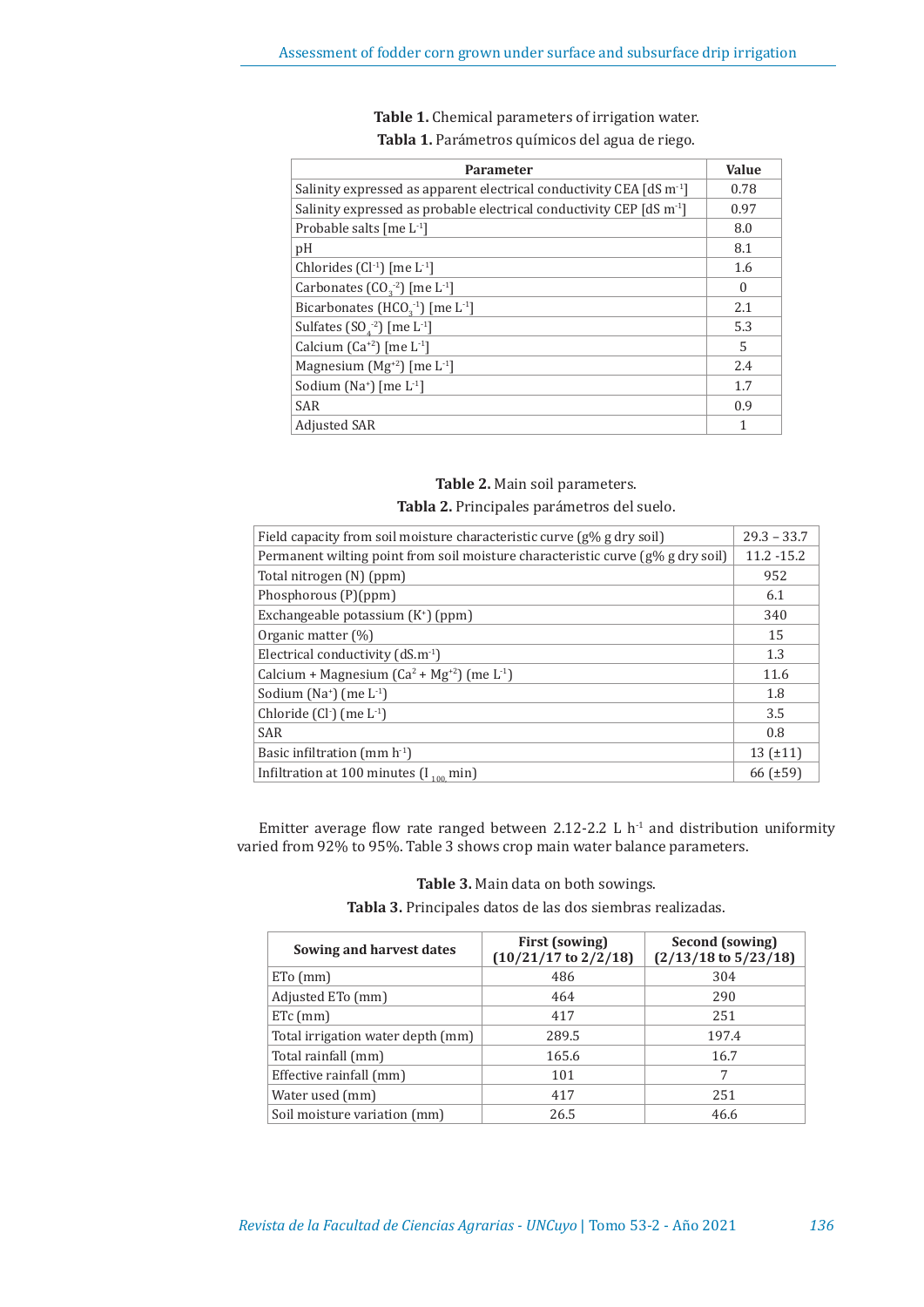Figure 1 shows, for T3, soil moisture content using sensors and weekly gravimetric sampling during the first sowing. Bars represent effective rainfall or irrigation in mm. In this treatment, moisture was recorded by the sensor at 0.60 m given that the irrigation lateral is at 0.40 m. At 0.3 m, the sensor showed greater variability since it was affected by soil evaporation and crop water use, while at 0.90 m, a layer of less moisture-retentive soil results in less water content. In general, there is good correspondence between moisture records (sensors and gravimetric samplings) and soil wetting, either by rainfall or by irrigation. From early December, the three sensors detected soil moisture reductions due to higher crop water use, coinciding with significant crop production.



**Figure 1.** Variations in soil water availability measured at three depths (continuous line of sensors and gravimetric points) and rainfall and irrigation records during the first sowing. **Figura 1.** Variación del agua disponible en el suelo medida a tres profundidades (línea continua (sensores) y puntos (gravimetría)) y registro de lluvias y riegos de la primera siembra.

Wetting patterns around a surface drip line relative to a subsurface line, coincided with lateral proximity (20). On the other hand, root distribution around drip lines coincides with wetting patterns. Andreau *et al.* (2012) found that larger wet bulbs and higher moisture contents were obtained with subsurface drip irrigation than with surface drip irrigation.

## **Germination percentage**

The highest germination percentage was found with T 1 (97%) and the lowest (93%) with T2 and T3. Although differences were not statistically significant, germination percentages obtained with this irrigation method is one debated issue and considered a limiting factor (table 4).

| Sowing/Treatment    |    |    | 3  | Average |
|---------------------|----|----|----|---------|
|                     | 96 | 96 | 94 | 95      |
|                     | 98 | 90 | 92 | 93      |
| Mean                | 97 | 93 | 93 |         |
| <b>Overall Mean</b> |    |    |    |         |

**Table 4.** Mean emergence percentage (%) during the two sowings. **Tabla 4.** Promedio del porcentaje de emergencia (%) durante las dos siembras.

The relationship between drip line depth and emergence percentage has been a matter of great concern among researchers around the world. SDI could hinder direct seeding given the minimum ascending movement of water affecting emergence, especially in coarse-textured soils (5). Emergence percentage is mostly affected by the distance between seeds and drip lines, closely related to lateral depth (40, 41). In California, less than 10 percent of farmers adopted SDI with laterals at depths of up to 10 cm for seed germination (12). For emergence uniformity with SDI, an adequate amount of water should be applied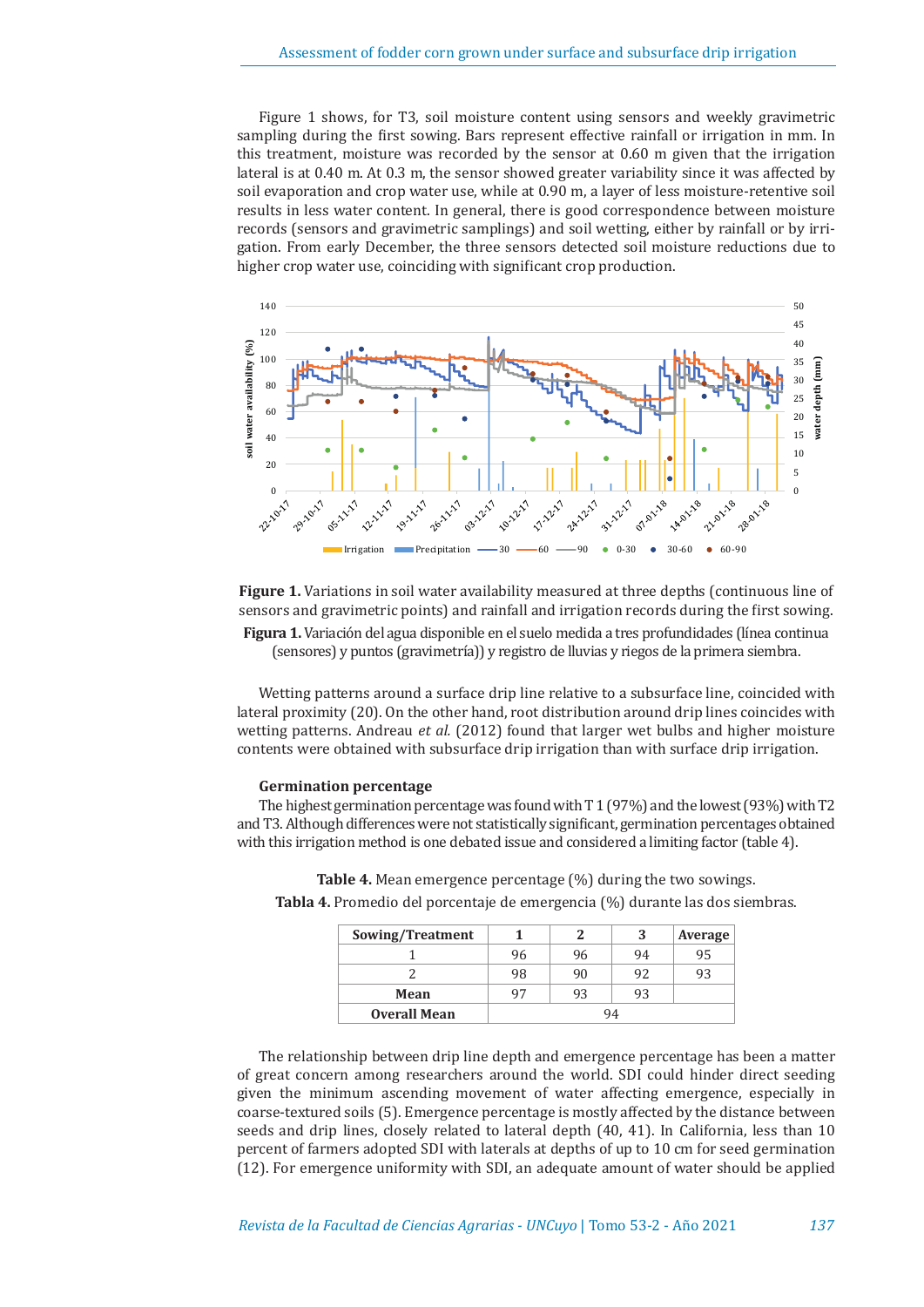around the seed at sowing (8, 26). Sprinkler irrigation systems may ensure germination by placing subsurface laterals on V-shaped impermeable materials, increasing the wetted width, reducing deep percolation and, finally, allowing germination. After seed germination, a deeper drip line does offer many advantages.

## **Green and dry matter yields**

As shown in Table 5, significant differences were only found for dry matter (table 6). Yields from the first sowing were significantly higher in relation to buried drip irrigation. In this sense, another experiment with fodder corn compared drip irrigation with lines buried at 0.40 m and different lateral spacing  $(0.8-0.9 \text{ y } 1,0)$ , with surface irrigation. The study found green matter yields of 70,190- 55,370 and 42,400 kg ha<sup>-1</sup> with subsurface irrigation, and 27,800 kg ha<sup>-1</sup> with surface irrigation for a sowing density of 104,000 plants per hectare (29). These results reveal that fodder production with surface irrigation was 150, 96 and 56 % less than with drip irrigation using laterals spaced at 0.8, 0.9 and 1.0 m respectively. On the other hand, for this study, mean yields from the first and second sowings  $(105,771 - 70,214 \text{ kg ha}^{-1})$  (table 5) were higher than those reported by Montemayor *et al.* (2007). With respect to dry matter forage, these authors obtained maximum yields of 20,190 kg ha $^{-1}$  with laterals spaced at 0.8 m and yields of 15,880 - 12,160 kg ha<sup>-1</sup> with laterals spaced at 0.9 and 1.0 m, respectively, while 8,080 kg ha<sup>-1</sup> were obtained with surface irrigation. In the first sowing, with 1 m spacing, we obtained from 19,165 to 24,681 kg ha 1. However, in the second sowing, crop cycle could not be completed due to the onset of winter, obtaining  $8,823$  to  $11,439$  kg ha<sup>-1</sup> (table 6). At the same time, yields of fodder corn were higher than those reported by Lamm *et al.* (1992) and Oktem *et al.* (2003) with subsurface drip irrigation. These authors pointed out that their results were influenced by lateral spacing, plant density and irrigation water depth. Additionally, according to Montemayor *et al.* (2006) lateral depth did not affect corn fodder weight. In another study in Mendoza, two corn fodder tests using surface irrigation recorded mean green matter yields of 58,390-73,760 kg ha<sup>-1</sup> during the 2015-2016 season and mean dry matter yields of 21,789-23,493 kg ha<sup>-1</sup> in 2016-2017 (43). These green yields were smaller than those recorded in this test. However, dry matter resulted similarly to those obtained from the first sowing, probably given to irrigation method, sowing density and corn variety.

| Sowing/Treatment    |              | 2                         | 3            | <b>Mean</b> |
|---------------------|--------------|---------------------------|--------------|-------------|
|                     | $95,575$ (a) | 108,488 (a)   113,250 (a) |              | 105,771     |
|                     | 74,635 (a)   | 74,415 (a)                | $61,593$ (a) | 70,214      |
| Mean                | 85,105       | 91.451                    | 87.421       |             |
| <b>Overall Mean</b> | 87.993       |                           |              |             |

**Table 5.** Mean green matter yield, (kg ha <sup>1</sup>).

**Tabla 5.** Promedio del rendimiento en materia verde en kg ha-1.

**Table 6.** Mean Dry Matter Yield, (kg ha<sup>1</sup>).

**Tabla 6.** Promedio del Rendimiento en materia seca en kg ha-1.

| Sowing/Treatment    |              |              | ર            | <b>Mean</b> |
|---------------------|--------------|--------------|--------------|-------------|
|                     | $19,165$ (b) | $23,582$ (a) | $24,681$ (a) | 22.476      |
|                     | $11,439$ (a) | $9,798$ (a)  | $8,823$ (a)  | 10,020      |
| Mean                | 15.302       | 16,690       | 16,752       |             |
| <b>Overall Mean</b> | 16,248       |              |              |             |

## **Water Use Efficiency (WUE) and Water Productivity (WP)**

The highest WUE value was obtained under T2 in the second sowing  $(37 \text{ kg m}^3)$  while the lowest value was recorded under T1 in the first sowing  $(27.2 \text{ kg m}^3)$ . On average, treatments yielded 29.7 kg m<sup>-3</sup> in the first sowing and 34.8 kg m<sup>-3</sup> in the second sowing. The overall mean was 32.2 kg m<sup>-3</sup>. As for dry matter, the highest WUE value reached 6.89 kg m<sup>-3</sup> in the first sowing under T3, while the lowest resulted in 4.37 kg  $m<sup>3</sup>$  for the second sowing, under T3. The overall mean under all treatments and sowings reached 5.64 kg m-3**.**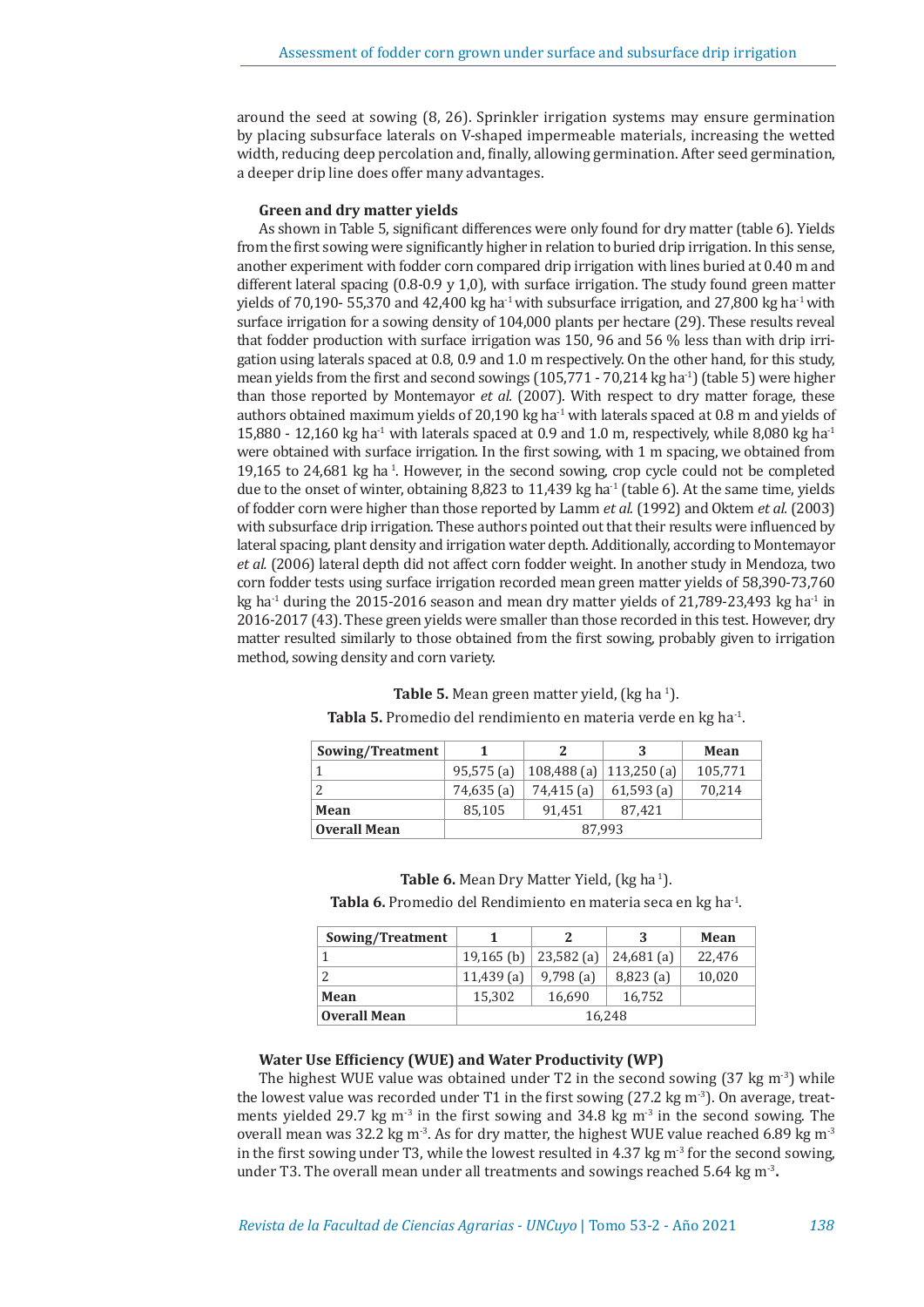Table 7 shows the effect of WP on green matter. The highest value (27.14 kg  $\text{m}^3$ ) was obtained under T3 while the lowest  $(22.91 \text{ kg m}^{-3})$  was found under T1. In the second sowing date, the highest WP (29.70 kg m<sup>-3</sup>) was achieved under T1 and the lowest (24.51 kg m<sup>-3</sup>) under T3, with an overall mean of 26.65 kg m<sup>-3</sup>.

**Table 7.** Water productivity based on green matter (kg m<sup>-3</sup>) in both sowing dates. **Tabla 7.** Productividad del agua en materia verde (kg m-3) para las dos fechas de siembra.

| Sowing/Treatment    |          |                                | 3        | Mean     |
|---------------------|----------|--------------------------------|----------|----------|
|                     | 22.91(a) | 26.00(a)                       | 27.14(a) | 25.35(a) |
| 2                   |          | 29.70(a)   29.61(a)   24.51(a) |          | 27.94(a) |
| Mean                |          | 26.31(a)   27.81(a)   25.83(a) |          |          |
| <b>Overall Mean</b> | 26.65    |                                |          |          |

Regarding dry matter, table 8 summarizes WP data for both sowing dates. The highest value for the first sowing corresponded to T3 (5.92 kg m<sup>-3</sup>) and the lowest to T1 (4.59) kg  $m<sup>-3</sup>$ ). Analyzing all treatments in both sowing dates, revealed the best result under T2 (4.78 kg m<sup>-3</sup>), followed by T3 (4.72 kg m<sup>-3</sup>). The lowest value was obtained under T1  $(4.57 \text{ kg m}^3)$ .

**Table 8.** Water productivity based on green matter (kg m<sup>-3</sup>) in both sowing dates.

| Sowing/Treatment    | -1   | <sup>2</sup>                | 3                                     | Mean |
|---------------------|------|-----------------------------|---------------------------------------|------|
|                     |      |                             | 4.59(a)   5.65(a)   5.92(a)   5.39(a) |      |
|                     |      |                             | 4.55(a) $ 3.90(a) 3.51(a) 3.99(a)$    |      |
| Mean                |      | 4.57(a)   4.78(a)   4.72(a) |                                       |      |
| <b>Overall Mean</b> | 4.69 |                             |                                       |      |

**Tabla 8.** Productividad del agua en materia Seca (kg m<sup>-3</sup>) en las dos siembras.

With respect to WUE and WP, no significant differences were found among treatments. Given that WUE and WP are usually expressed as grain yield, few references mention these specific parameters for green fodder. Yescas *et al.* (2015) found dry matter WUE values of 2.84 - 3.24 kg m<sup>-3</sup> in fodder corn under subsurface irrigation at a depth of 0.40 cm. Other tests ranged from 2.0 to 4.5 kg m-3 for WUE expressed as dry matter (29, 47). Montemayor *et al.* (2012) reported that dry matter WUE for fodder corn under arid conditions and subsurface drip irrigation was 4.07 kg m<sup>-3</sup>, lower than the 6.89 kg m<sup>-3</sup> found in this study. Previously, these authors had also compared subsurface drip irrigation and furrow irrigation, reporting WUE values of 2.9 kg m<sup>-3</sup> with drip tape buried at 0.25, 0.35 and 0.45 m, and of 2.0 kg m<sup>-3</sup> with furrow irrigation (28). Statistically, no significant differences were found among the three drip tape depths, though substantial differences were observed between subsurface drip irrigation and furrow irrigation. Lamm and Trooien (2003) found that WUE, in individual years, was not significantly affected by lateral depth, but when analyzed during the four-year test, lines buried at 0.51 and 0.61 m used less water. According to Payero *et al.* (2008), researchers may generally mention "increasing WUE" as a desirable objective. In some cases, they refer to WP, in others to WUE or other water use indicators, such as yield/ total water (rain + irrigation + variations in soil water storage).

Increasing field WP or WUE must follow both biophysical crop response, and economic factors. Even though this study did not evidence emergence effects on yield and WUE caused by inadequate irrigation, this might easily occur. According to Pablo *et al.* (2007), corn WUE was higher with drip lines buried at 15 cm than at 20 – 30 cm given better soil wetting during pre-emergence growth stages. Dripline depth will depend on the crop and the sowing/transplant method. Thus, laterals buried at 20 cm may suffice to irrigate transplanted tomatoes but not for crop sowing (34).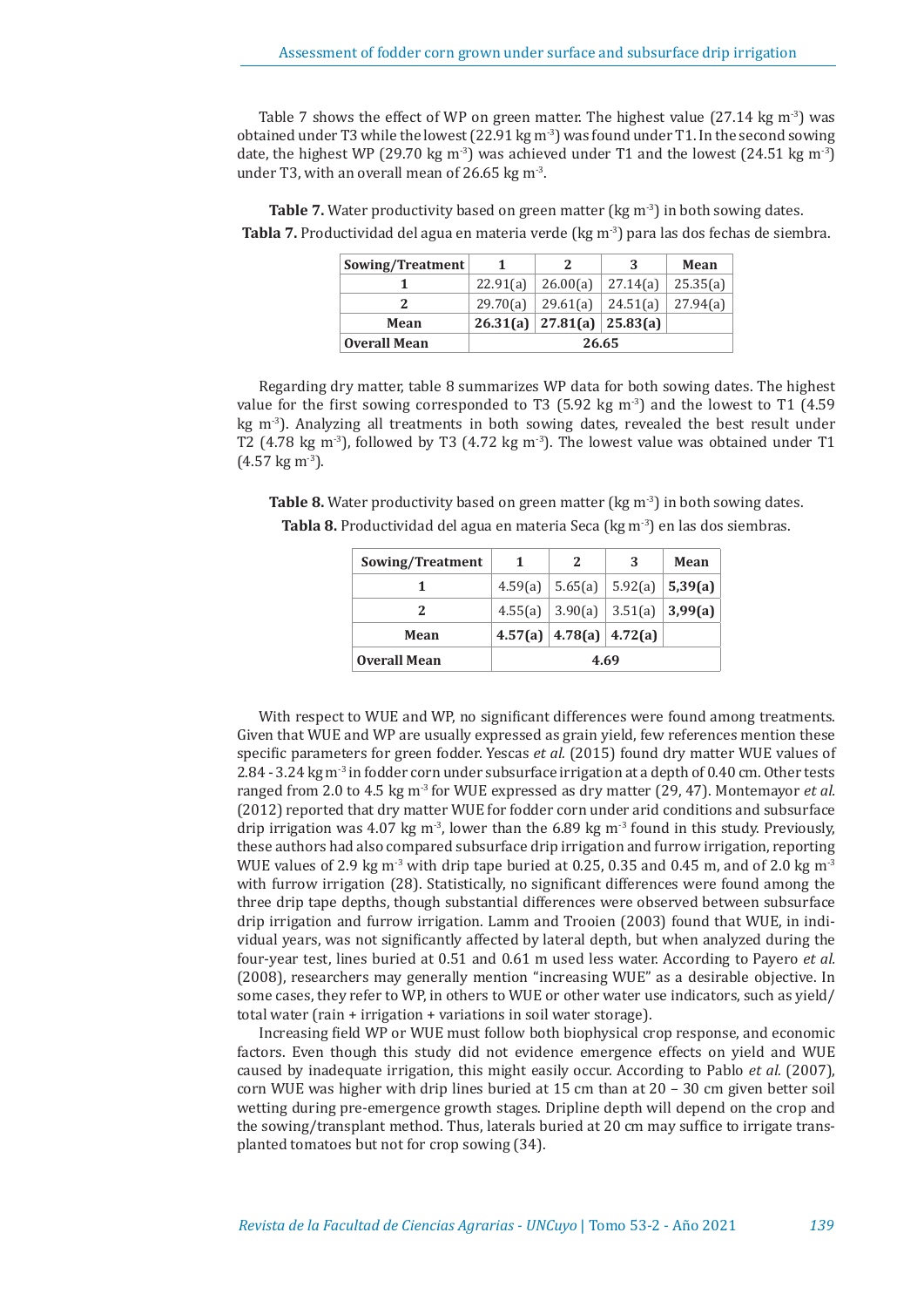## **Conclusion**

Germination percentage was not affected by lateral depth (between the surface and a depth of 40 cm). No significant differences were found in green matter between treatments in either crop cycle. Significant differences were found for dry matter. Both SDI treatments had the highest yields when compared to DI treatments. Dry matter represented 21% and 14% of green matter in the first and second sowing dates, respectively. Even though no significant differences were found in WUE (with and without rainfall) or WP indicators, high crop water use was achieved regarding green and dry matter. WUE values were between 12 and 41 % higher than those cited. Although results about subsurface drip irrigation in agricultural plots under integrated irrigation are encouraging, it should be borne in mind that they are contingent upon soil type and crop. It should also be noted that these irrigation practices involve deep plowing, only possible between buried laterals. Otherwise, they should be avoided altogether, no plowing at all, or else applying the concept of direct sowing in intensive agriculture.

## **References**

- 1. Allen, R.; Pereira, L.; Raes, D.; Smith, D. 2006. Evapotranspiración del cultivo. Guías para la determinación de los requerimientos de agua de cultivos. FAO. Riego y Drenaje N° 56. Rome-Italy.
- 2. Andreau, R.; Etchevers, P.; Chale, W.; Génova, L. 2012. Riego por goteo superficial y subterráneo de tomate cultivado bajo cubierta: distribución de la humedad edáfica y rendimiento cualicuantitativo. VI Jornadas de Actualización en Riego y Fertirriego. https://www.ina. gob.ar/cra/riego/fertirriego/pdf/Andreau.pdf
- 3. APHA-AWWA-WPCF. 1992. Métodos normalizados para el análisis de agua potables y residuales. Ediciones Días de Santos. SA. XVII edición.
- 4. Avellaneda, M.; Bermejillo, A.; Mastrantonio, L. 2004. Aguas de riego: calidad y evaluación de su factibilidad de uso. EDIUNC. Mendoza. Argentina.
- 5. Ayars, J.; Evans, R. 2015. Subsurface Drainage What's Next? https://doi.org/10.1002/ird.1893
- 6. Blake, G. R.; Hartge, K. 1986. Bulk Density. In: A. Klute (Ed.) Methods of soil analysis. Part 1. Physical and Mineralogical Methods. ASA and SSSA. p. 363-375.
- 7. Bolsa de Comercio de Rosario. 2020. Estimaciones nacionales de Producción. Consultado en línea el 6 de julio del 2020. https://www.bcr.com.ar/es/mercados/gea/estimaciones-nacionalesde-produccion/estimaciones
- 8. Bordovsky, J. P.; Porter, D. 2003. Cotton response to pre-plant irrigation level and irrigation capacity using spray, LEPA, and subsurface drip irrigation. ASAE Paper N° 032008. p. 27-30.
- 9. Bouyoucos, G. 1962. Hydrometer method improved for making particle size analysis of soils. Agron. J. 54: 464-465.
- 10. Bozkurt, Y.; Yazar, A.; Gencel, B.; Semih, M. 2006. Optimum lateral spacing for drip-irrigated corn in the Mediterranean Region of Turkey. Agricultural Water Management. 113-120.
- 11. Burt, C. 2004. Rapid field evaluation of drip and microspray distribution uniformity. Irrigation and Drainage Systems. 18: 275-297.
- 12. Burt, C.; Styles, S. W. 1999. Drip and micro irrigation for trees, vines, and row crops: Design and management (with special sections on SDI). Irrigation Training and Research Center. Bioresource and Agricultural Engineering Department. California Polytechnic State University.
- 13. Camp, C. R. 1998. Subsurface drip irrigation: A Review. America Society of Agricultural Engineers. 41: 1353-1367.
- 14. Di Rienzo, J. S.; Casanoves, F.; Balzarini, M. G.; González, L.; Tablada, M. C. 2016. InfoStat versión 2017. FCA. Universidad Nacional de Córdoba. Argentina. http://www.infostat.com.ar.
- 15. FAO. 2013. Afrontar la escasez de agua (Un marco de acción para la agricultura y la seguridad alimentaria). FAO. http://www.fao.org/3/a-i3015s.pdf
- 16. FAO. 2015. Estudio del potencial de ampliación del riego en Argentina. Roma. Italia. http://www. fao.org/3/a-i5183s.pdf.
- 17. Fernández, R.; Ávila R.; López, M.; Gavilán, P.; Oyonarte, N. 2010. Manual de riego para agricultores: módulo 1. Fundamentos del riego: manual y ejercicios. Sevilla: Consejería de Agricultura y Pesca, Servicio de Publicaciones y Divulgación. 104 p.
- 18. Fontela, C.; Morábito, J.; Maffei, J.; Salatino, S.; Mirábile, C.; Mastrantonio, L. 2009. Riego por goteo en Mendoza, Argentina: Evaluación de la uniformidad del riego y del incremento de salinidad, sodicidad e iones cloruro en el suelo. Revista de la Facultad de Ciencias Agrarias. Universidad Nacional de Cuyo. Mendoza. Argentina. 41(1): 153-154.
- 19. Grassi, C. J. 1998. Fundamentos del riego. Centro interamericano de desarrollo e investigación ambiental y territorial CIDIAT. Serie Riego y Drenaje RD-36. Venezuela.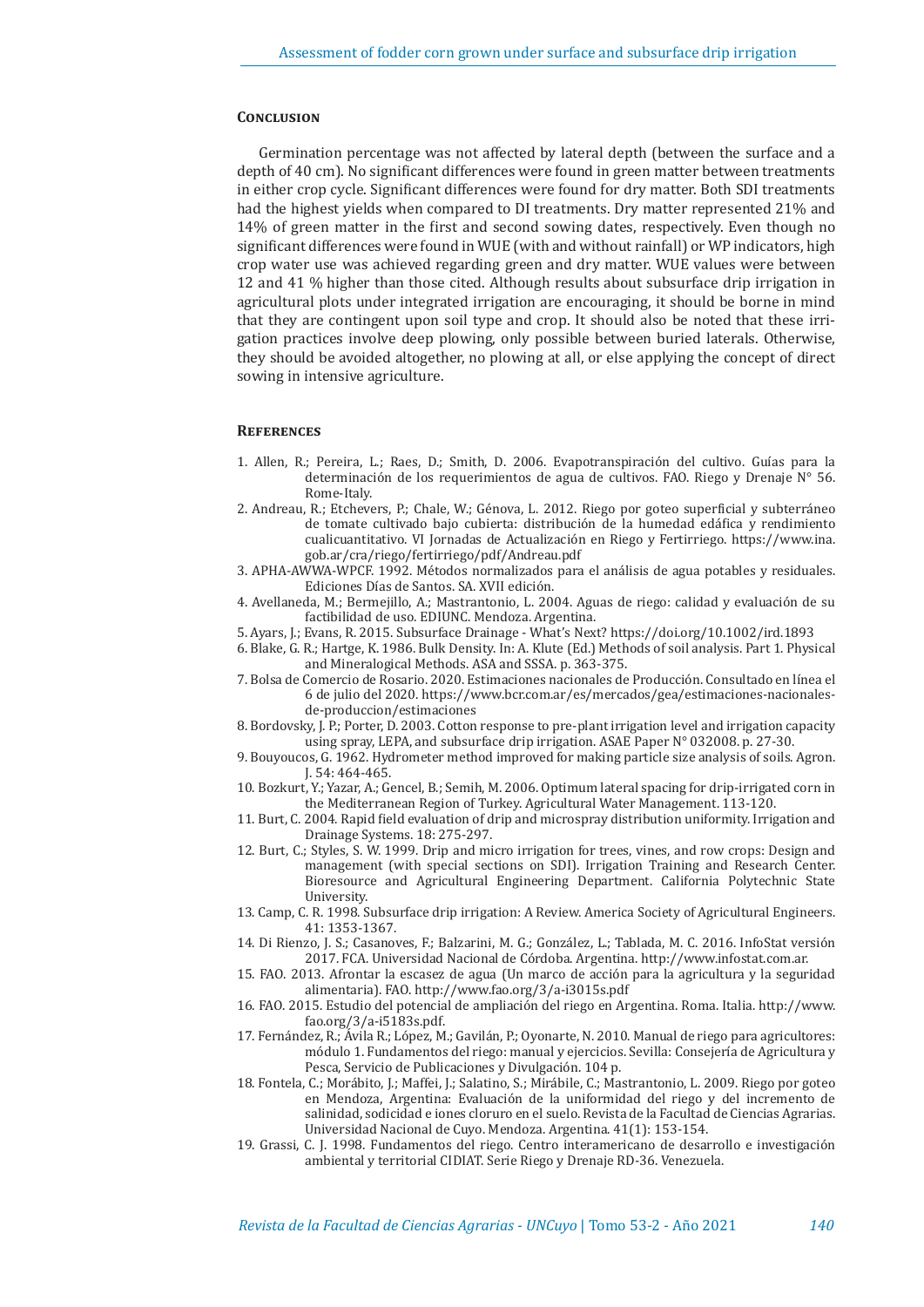- 20. Hanson, B.; May, D. 2011. Drip irrigation salinity management for row crop. Publication 8447. http://anrcatalog.ucdavis.edu.
- 21. Ibarguren, L.; Rebora, C.; Bertona, A.; Antonini, C. 2020. Sorghum silage production in the northern oasis of Mendoza, Argentina. Revista de la Facultad de Ciencias Agrarias. Universidad Nacional de Cuyo. Mendoza. Argentina. 52(1): 121-127.
- 22. Lamm, F.; Spurgeon W.; Manges, H. 1992. Drip irrigation for corn: A promising prospect. Irrig. J. 3: 12-16.
- 23. Lamm, F.; Stone, L.; Manges, H.; O'Brien, D. 1997. Optimum lateral spacing for subsurface drip irrigated corn. American Society of Agricultural Engineers. 40: 102-1027.
- 24. Lamm, F. R.; Trooien, T. P. 2003. Effect of dripline on field corn production in Kansas. In Proc. Irrigation Assn. Int'l. Irrigation Technical Conf. CA. Available from Irrigation Assn., Falls Church, VA.
- 25. Lamm, F. R.; Trooien, T. P. 2005. Dripline depth effects on corn production when crop establishment is nonlimiting. American Society of Agricultural Engineers. 21: 835-840.
- 26. Lara-Viveros, F. M.; Landero-Valenzuela, N.; Aguado-Rodríguez, G. J.; Bautista-Rodríguez, E. I.; Martínez-Acosta, E.; Callejas-Hernandez, J. 2020. Effects of hydropriming on maize seeds (*Zea mays* L) and the growth, development, and yield of crops. Revista de la Facultad de Ciencias Agrarias. Universidad Nacional de Cuyo. Mendoza. Argentina. 52(1): 72-86.
- 27. Los Andes. 2017. Maíz forrajero: crece la superficie cultivada en Mendoza. (18 de Febrero de 2017). Los Andes. Recuperado de https://www.losandes.com.ar/maiz-forrajero-crecelasuperficie-cultivada-en-mendoza/
- 28. Montemayor, J.; Gómez, O.; Monsiváis, J.; Ramírez, O.; Zermeño, A.; Ruiz, E.; Fortis, M.; Salazar, E.; Aldaco R. 2006. Efecto de tres profundidades de cinta de riego por goteo en la eficiencia de uso de agua y en el rendimiento de maíz forrajero. TEC Pecu Méx. 44(3): 359-364.
- 29. Montemayor, J.; Olague J.; Fortis, M.; Bravo, R.; Leos, J.; Salazar, E.; Castruita, J.; Rodríguez, J.; Chavarría J. 2007. Consumo de agua en maíz forrajero con riego subsuperficial. Terra Latinoamericana. 25(2): 163-168.
- 30. Montemayor, A.; Lara, l.; Woo, l.; Munguía, J.; Rivera, M.; Trucíos, M. 2012. Producción de maíz forrajero (*Zea mays* l.) en tres sistemas de irrigación en la comarca lagunera de Coahuila y Durango, México. Agrociencia. 46: 267-278.
- 31. Morábito, J.; Mirábile, C.; Salatino, S. 2007. Eficiencia de riego superficial, actual y potencial en el área de regadío del río Mendoza (Argentina). Revista Ingeniería del Agua de la Universidad de Córdoba, España. 14(3): 199-213.
- 32. Morábito, J.; Schilardi, C.; Martin, L; Salatino, S. 2012. El desempeño del uso agrícola del agua en los oasis de los ríos Mendoza y Tunuyán a través de nuevos indicadores. http://www. riegoyfertirriego.com.ar/VI\_Jornadas/VI\_JARF\_TrabajosCompletos/Morabito%20\_46\_. pdf
- 33. Morábito, J.; Rearte, E.; Schilardi, C.; Martin, L.; Salatino, S. 2015. Desempeño del riego de equipos de pivote central en la provincia de Mendoza, Argentina. Instituto Nacional del Agua. https://www.ina.gob.ar/pdf/Cra\_1\_Pivotes.pdf.
- 34. Marouelli, W. A.; Silva, W. L. C. 2002. Drip line placement depth for processing tomatoes crop. Hortic. Bras. 20: 206-210.
- 35. Nelson, G.; Rosegrant, M.; Koo, J.; Robertson, R.; Sulser, T.; Zhu, T.; Ringler, C.; Msangi, S.; Palazzo, A.; Batka, M.; Magalhaes, M.; Valmonte-Santos, R.; Ewing, M.; Lee, L. 2009. Cambio climático: Impacto en la agricultura y los costos de Adaptación. http://www.fao.org/fileadmin/user\_ upload/AGRO\_Noticias/docs/costo%20adaptacion.pdf
- 36. Neufeld, J.; Davison, J.; Stevenson, T. 2004. Subsurface drip irrigation. https://www.unce.unr.edu/ publications/files/ag/other/fs9713.pdf
- 37. Nijensohn, L.; Pilasi, H. 1962. Correlaciones entre contenido de agua, volumen de sedimentación y porcentaje de arcilla. Actas de la 2° R.A.C.S. y 1° C.L.C.S.
- 38. OCDE/FAO. 2017. Perspectivas Agrícolas 2017-2026. Éditions OCDE. París. http://dx.doi. org/10.1787/agr\_outlook-2017-es
- 39. Oktem, A.; Simsek, M.; Gulgun-Oktem, A. 2003. Deficit irrigation effects on sweet corn with drip irrigation system in a semi-arid region. I Water-yield relationship. Agricultural Water Management. 61: 63-74.
- 40. Pablo, R.; O 'Neil, B.; McCaslin, B.; Remmenga, M.; Keenan, J.; Onken, B. 2007. Evaluation of corn grain yield and water use efficiency using subsurface drip irrigation. Journal of Sustainable Agriculture. 30(1): 153-172. DOI: 10.1300/J064v30n01\_10
- 41. Patel,  $\overline{N}$ .; Rajput,  $\overline{T}$ . 2007. Efecto de la profundidad de colocación de la cinta de goteo y el nivel de riego en el rendimiento de la papa. Agricultural de goteo y el nivel de riego en el rendimiento de la papa. Agricultural https://doi.org/10.1016/j. agwat.2006.10.017
- 42. Payero, J.; Tarkalson, D.; Irmak, S.; Davison, D.; Petersen, J. 2008. Effect of irrigation amounts applied with subsurface drip irrigation on corn evapotranspiration, yield, water use efficiency and dry matter production in a semiarid climate. Agricultural Water Management. 895-908.
- 43. Rébora, C.; Ibarguren, I.; Barros, A.; Antonini, C.; Arenas., F.; Calderón, M.; Guerrero, D. 2018. Producción de maíces sileros en el oasis norte Mendoza, Argentina. Revista de la Facultad de Ciencias Agrarias. Universidad Nacional de Cuyo. 50(2): 369-375.